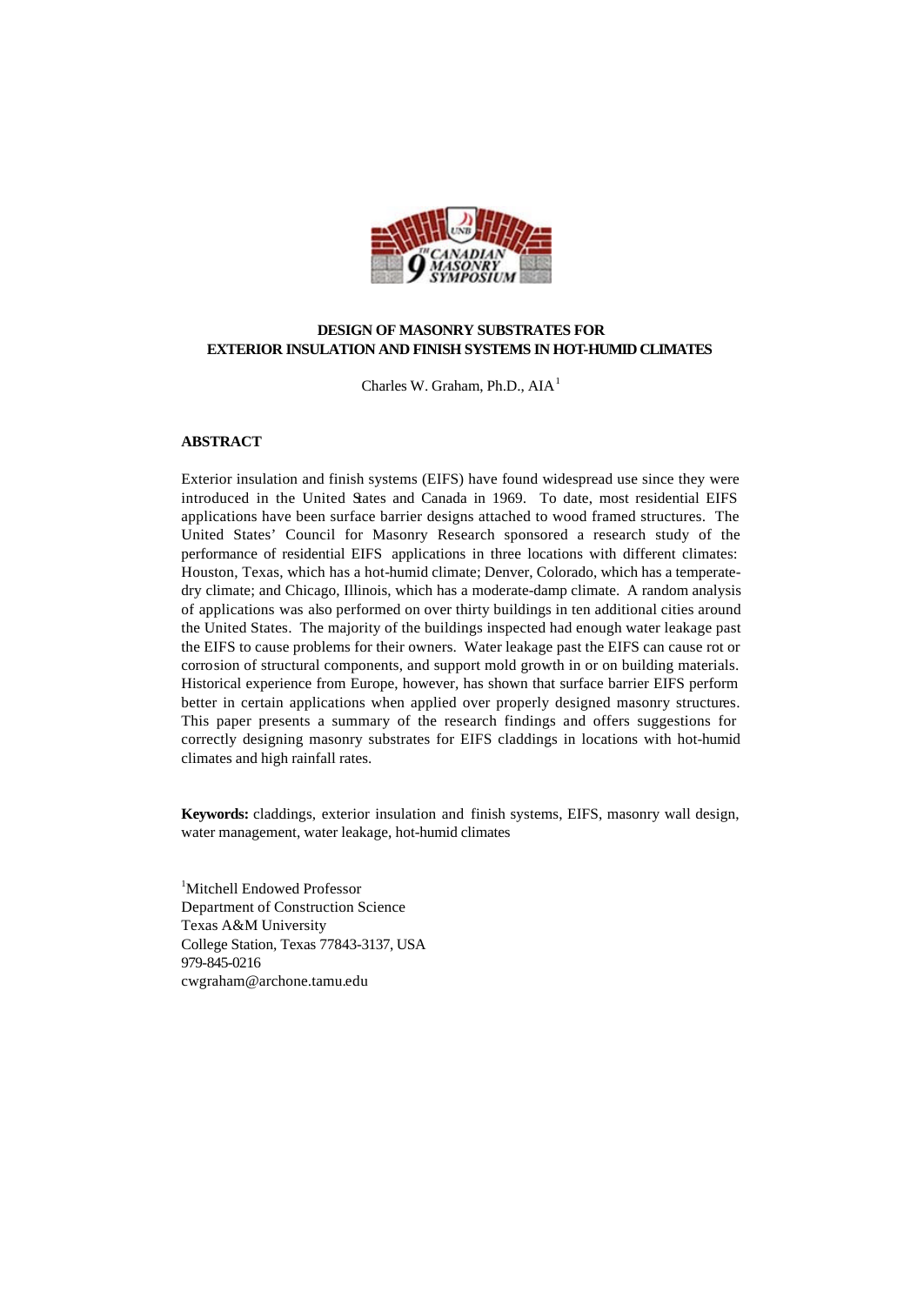## **INTRODUCTION**

Throughout the United States and Canada, moisture problems in buildings are a source of complaints and dissatisfaction of building performance by owners. Excess moisture in the wrong places on buildings can lead to serious structural damage. Recent discoveries of toxic species of mold which reside in or on building materials with a constant moisture supply, and their health effects, add to owners' problems. The design of walls to manage water leakage, especially that which gets into unwanted places, needs to be considered carefully.

In North America, exterior building walls generally consist of an exterior veneer or cladding that provides the weathering surface, a backup that provides the structural support for the cladding, and an interior finish applied to the back-up. Buildings from the 1800s and early 1900s had relatively massive exterior walls with multiple layers of thick absorptive materials separating the exterior surface from the interior finishes. The exterior façades were designed to promote drainage away from wall openings and the wall designs incorporated secondary waterproofing barriers of built-in flashings for longterm performance.

Recent trends in exterior wall design include the use of thin, lightweight, non-permeable, often brittle cladding materials or veneers with little or no separation between exterior surfaces and interior finishes. In many cases, especially when the wall is designed as a surface barrier design, secondary barriers and through-wall flashings are absent from the design and surface water flows freely over exposed joints, cracks and openings and finds its way into walls. As a result, the occurrence of problems from exterior wall leakage has increased. Rot of structural components in wood framed structures, corrosion of hidden metal wall components, and damage to interior finishes can occur within the first few years of service.

Since the mid-1980s studies of buildings clad with exterior insulation and finish systems (EIFS) have shown that the surface barrier designs can be problematic if they are not designed, installed and maintained properly (e.g. City of Vancouver, British Columbia, Canada 1992). The experience in Europe, however, has been that EIFS-clad masonry walls can be designed to resist the problems caused by unmanaged water inside the wall systems (European Union of Agreement, 1988). This paper will describe the results of investigations of water leakage past EIFS claddings on wood– and light gauge steelframed structures in the United States, and will introduce the principles of proper wall design where masonry is used as the substrate to an EIFS cladding.

# **APPROACHES TO EXTERIOR WALL DESIGN**

S. S. Ruggiero and J. C. Myers (1991) suggest that one approach to designing exterior walls for good rain water management is to shield the walls from the rain by using elements such as cornices, wide overhangs, sloped belt courses and other similar features. However, as building heights increase past one story these elements fail to shield the walls from rain and so the wall systems must be waterproofed in other ways.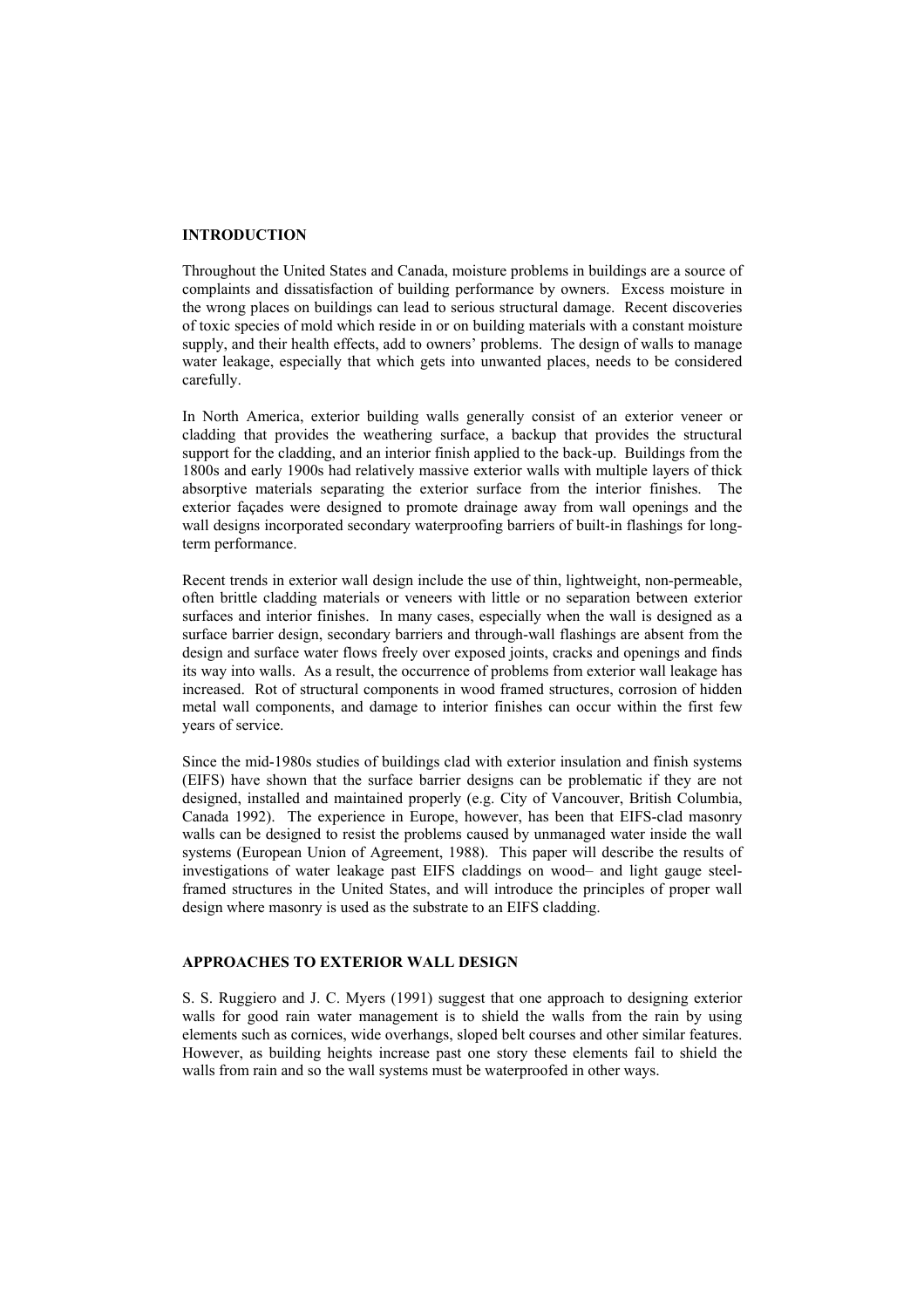Wall designs generally follow one of two primary paths. J. F. Straube and E. F. P. Burnett (1998) have classified walls as having either a perfect barrier (often referred to as a face sealed or surface barrier), or an imperfect barrier (e.g. mass walls and screened walls) (p. 74). Wall design approaches can be categorized as follows:

- 1. The perfect surface barrier design
- 2. Imperfect barrier designs
	- a. The drainage plane design (sometimes called the *vented* design)
	- b. The drainage plane design incorporating the rain screen principle (sometimes called a *pressure-equalized* or *ventilated design*)
	- c. The mass storage design

The surface barrier design and the two drainage plane designs of the imperfect barrier approach are common to the U.S. and Canadian building industries. The fourth approach, the mass storage design, is used primarily in Europe.

In the United States, the two most prevalent exterior wall finishes that incorporate the surface barrier design are wood sidings (including hardboard and fiber-cement board sidings), and exterior insulation and finish systems (EIFS). The primary design criteria for a surface barrier wall is that water must not be allowed to get behind the exterior materials of the surface barrier design (Iano 1991). With this approach, the goal for the building envelope, including all the openings in it for doors, windows, piping, wiring etc. is that it be sealed to a watertight condition and kept that way for the life of the building. For illustrative purposes, Figure 1 shows the components of the perfect surface barrier type of exterior insulation and finish system.

The drainage plane design consists of a moisture barrier such as felt paper which is applied behind the cladding. Wood and hardboard sidings with shiplaps almost always include a drainage plane behind them, especially in the hot-humid climates, for redundancy in case water leakage occurs in the outer cladding of the envelope. Even with the drainage plane for redundancy, every effort is made with laps, sealants, and flashing pieces to keep water on the outside of the structural components of the wall. This is a good system for wood or hardboard siding because every effort should be made to keep water from getting behind these materials. Wood and wood-based cladding materials are hygroscopic (porous and contain cellulose) and will deteriorate from the fungi supported by constant sources of moisture.



Most EIFS manufacturers now offer their products with drainage planes. Figure 2 shows an EIFS design incorporating a drainage plane.

Figure 1. Components of a Surface Barrier Figure 2. Drainage Plane Design EIFS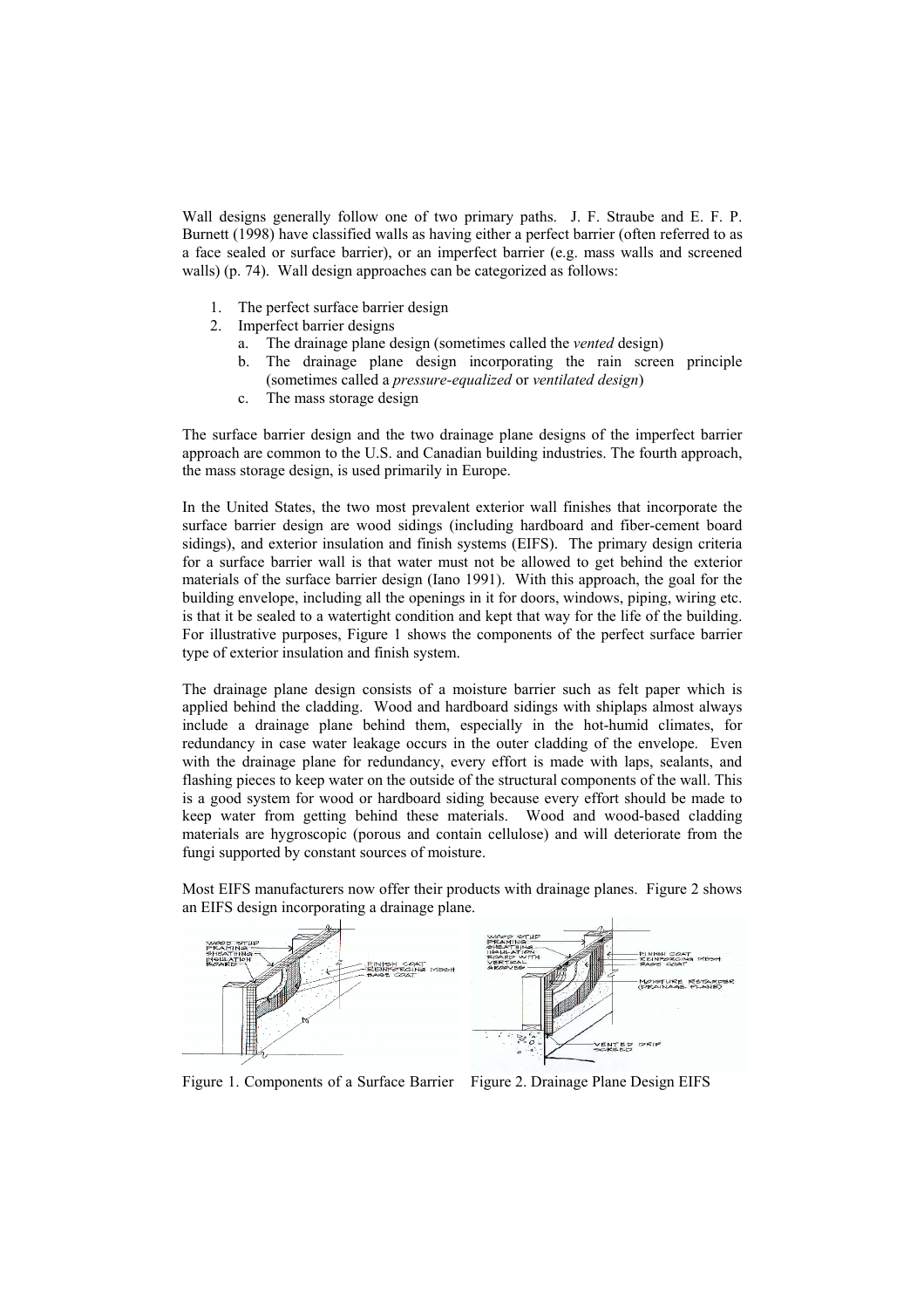## Wall Incorporating EIFS

The third type of system is a drainage plane design incorporating the rain screen principle. These are sometime called pressure-equalized or ventilated designs. There are three predominant features of walls that incorporate the rain screen principle. These systems have the exterior face (the rain screen); the pressure-equalized cavity, and a waterproof air barrier system. The rain screen is the first line of defense in the wall cladding for keeping water out of the building. However, the operational assumption in designing this type of wall is acknowledgement that minute amounts of water will get past the rain screen

The pressure-equalized cavity, a component of the rain screen system, is responsible for the ventilation necessary to balance the wind-induced pressure differentials between the outside of the rain screen and the interior components of the wall system. This "shock absorber" mechanism helps to reduce the potential for wind-driven rain to enter the wall behind the outer cladding by releasing air at the top and bottom of the walls. Rainwater that gets past the rain screen drops out of the air in the cavity. The cavity, with the aid of a waterproof barrier and flashing, directs any water leakage back to the exterior of the building.

The waterproof barrier system (drainage plane) provides the redundancy necessary to keep any air and water leakage that may occur from entering the interior of the wall. Drainage plane designs incorporating the rain screen principle have been provided in commercial construction in the United States for a number of years, but recent research in Canada has brought it to the foreground as a redundant system for EIFS installations on residential and commercial building construction (Canadian Home Builders Association 1997; Day 1994). Figure 3 shows the drainage plane design EIFS incorporating the rain screen principle.

One way of distinguishing the two drainage plane designs is that the drainage plane design is vented at the bottom of the wall to allow gravity discharge of water leakage back to the exterior. On the drainage plane design with a rain screen, the cavity is ventilated at the top and bottom of the wall

The fourth system is what is referred to as the mass storage wall. The mass storage system used in Europe incorporates a perfect surface barrier design EIFS cladding on masonry or concrete substrates instead of the gypsum board, plywood, or oriented strand board substrates of the surface barrier design in the United States.

In mass storage wall systems, it is expected that water will get past the surface coatings, but that such moisture will be in minute quantities that can be stored by absorption in the concrete or masonry substrates, which are usually quite thick  $(200 - 300 \text{ mm})$  or  $8" - 12"$ is common). This water will have time to evaporate back to the exterior, or, from gravitational forces, will drain towards the base of the wall and be diverted to the exterior with the use of flashings and weeps.

Because the masonry and concrete substrates are non-deleterious in nature the presence of limited quantities of moisture in them normally does not support growth of rotinducing fungi or attract destructive insects such as termites or carpenter ants as readily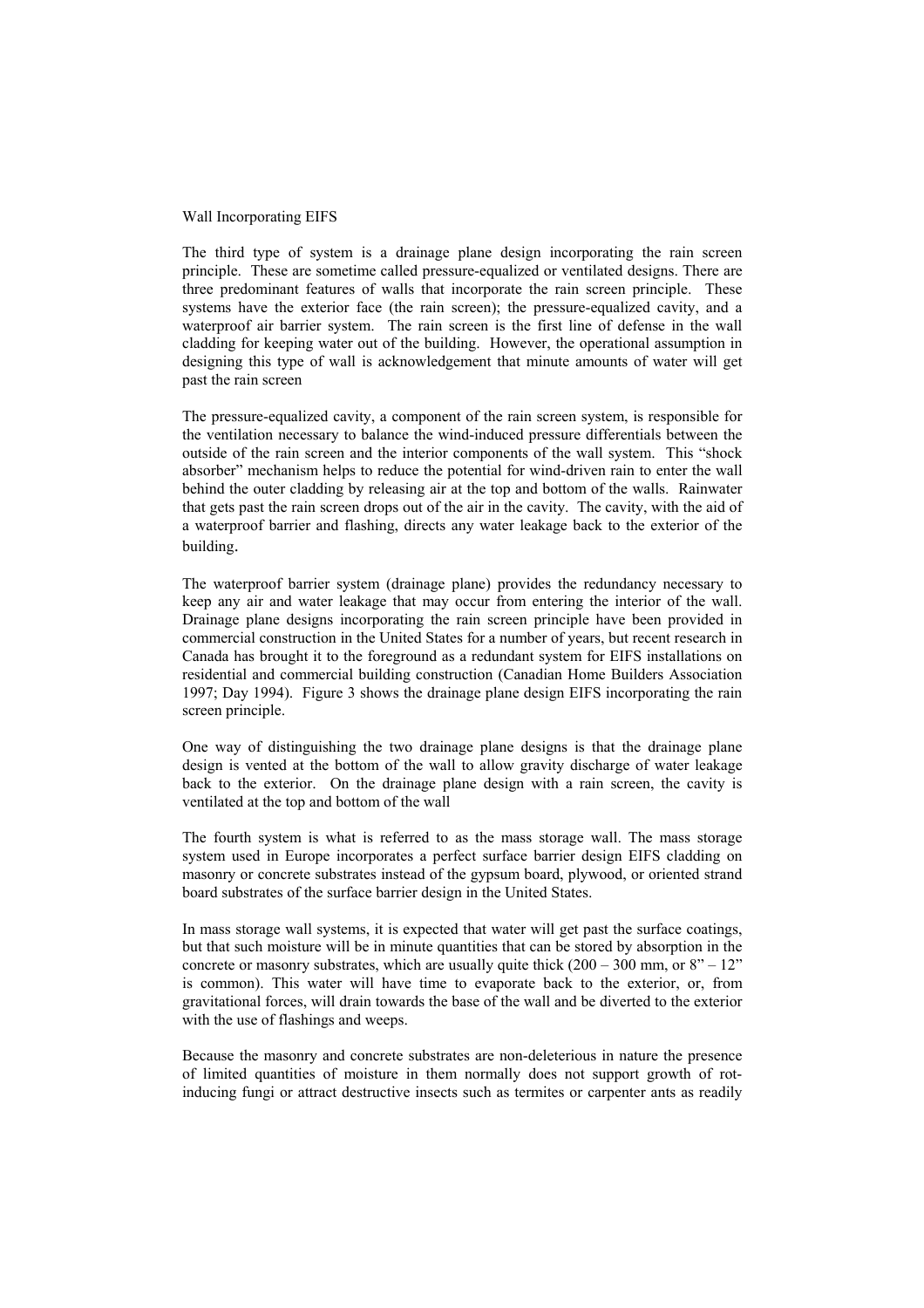as it does in wood. Freeze-thaw and other problems may occur, but experience has shown that the water storage capacity of these wall systems helps to alleviate the problems that occur when water leaks into walls framed with wood or light gauge steel materials. Figure 4 shows the components of a mass storage wall design.



Figure 3. Drainage Plane Design EIFS with a Rain Screen

Figure 4. Mass Storage Wall Design EIFS with Masonry Substrate

# **FINDINGS FROM FIELD INVESTIGATIONS**

# **The Review of the Literature**

The goal of this research was to find the causes of water-related damage to building envelopes in the United States. An extensive review of the literature on moisture problems in building envelopes was conducted to see what the knowledge base was about the causes of and solutions to problems caused by moisture penetration in buildings. The literature review included analyses of works from laboratory-based research projects and field investigations in the United States, Canada, and a number of countries in Western Europe. Contacts were made with laboratories in these areas to see what kinds of moisture research were underway in the institutions of higher learning, or in government and industry laboratories.

#### **Field Inspections**

The buildings inspected in the study were located in states bordering the Gulf of Mexico and the Atlantic seaboard. Approximately 4,000 buildings were inspected in North Carolina, South Carolina, Georgia, Florida, Alabama, Mississippi, Louisiana and Texas during the period of 1995-99. Buildings were also inspected in Tennessee and Kentucky, areas with climates that closely resemble the Gulf states because of their high rainfall rates and temperate climates. Most of these buildings were inspected in support of research or investigations in support of litigation involving hard board siding, EIFS, brick or other cladding materials.

The Council for Masonry Research, made up of representatives of the masonry industry in the United States, also funded a controlled study of buildings in Houston, Texas; Denver, Colorado; and Chicago, Illinois (Graham 1999). Five single-family properties in the Houston, Texas area and one home in the Plano, Texas area were inspected during the summer of 1997. Three houses and a church were inspected in Denver, Colorado. Eight houses were inspected in Chicago, Illinois.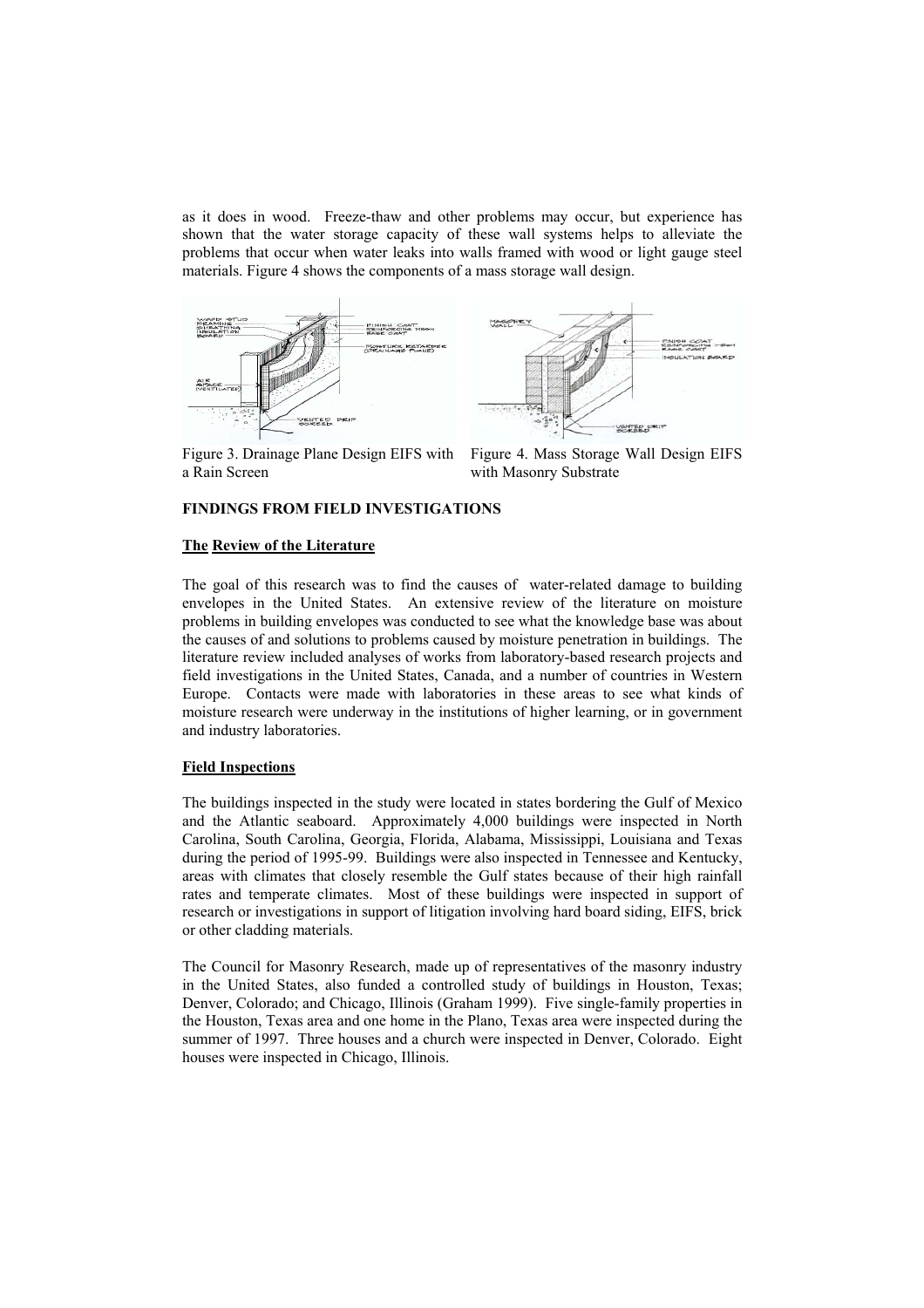A detailed sampling procedure following the recommendations included in a report entitled "Moisture Assessment Guidelines," by the NAHB Research Center (1996) and modified by the author (Graham 1997), was used on the home inspections in Texas. In these inspections, areas known to be leak-prone with EIFS claddings from the NAHB Research Center studies in Wilmington, North Carolina, were tested, as well as at least ten statistically random locations on each building

In addition to the detailed home inspections in Texas, during the same period approximately 30 buildings, including commercial office buildings, hotels and shopping centers, were surveyed in the following cities which are located in states with hot-humid climates: Mobile, Alabama; Orlando, Florida; Pensacola, Florida; Austin, Texas; San Antonio, Texas; Gulfport, Mississippi; and, Washington, DC. Inspections of these commercial buildings did not utilize the destructive testing procedures recommended by the NAHB Research Center. Instead, they were performed with field observations and photographic recordings.

# **Data Analysis**

The research plan was to compare the data from all of the sources to see if there was a chain of evidence that would be consistent with the proposition that damage to building materials in the building envelopes inspected, either in this research or by others, was caused by water infiltration. Robert Yin (1984) has discussed the use of a case study research methodology where the investigator wants to know the "who," "what," "where," "how" and "why" about a situation. The case study research methodology is also appropriate when the investigator has no way of applying an experimental treatment to subjects or when the research cannot be conducted in the controlled environment of a laboratory. The investigator's goal is to use the widest possible range of sources of information to see if a pattern of evidence exists. This comparison of findings from different sources of information establishes the chain of evidence that Robert K. Yin (1984, 80) says is necessary to draw conclusions back to the original hypotheses or propositions.

# **Findings of Field Investigations**

Joseph Iano (1991) has noted that "A prudent assumption is that a wall will always admit some water, and many assemblies are designed to capture moisture and redirect it back to the outside" p. 18). Kevin Day (1994), an executive with one of the EIFS manufacturers in Canada, has acknowledged that "…water infiltration into an exterior cladding is inevitable. Hence, a means of drainage must be provided, and more importantly, the venting to allow this drainage must be designed to balance the pressure between the interior and exterior of the wall assembly" (p. 34).

The chain of evidence found in this study supports the proposition that surface barrier wall designs without drainage planes behind their outer claddings have a high probability of allowing leakage to damage structural components behind the claddings in hot-humid climates. While an extensive review of the failure mechanisms will not be provided here, two examples from the field investigations will serve to demonstrate the value of drainage planes behind claddings.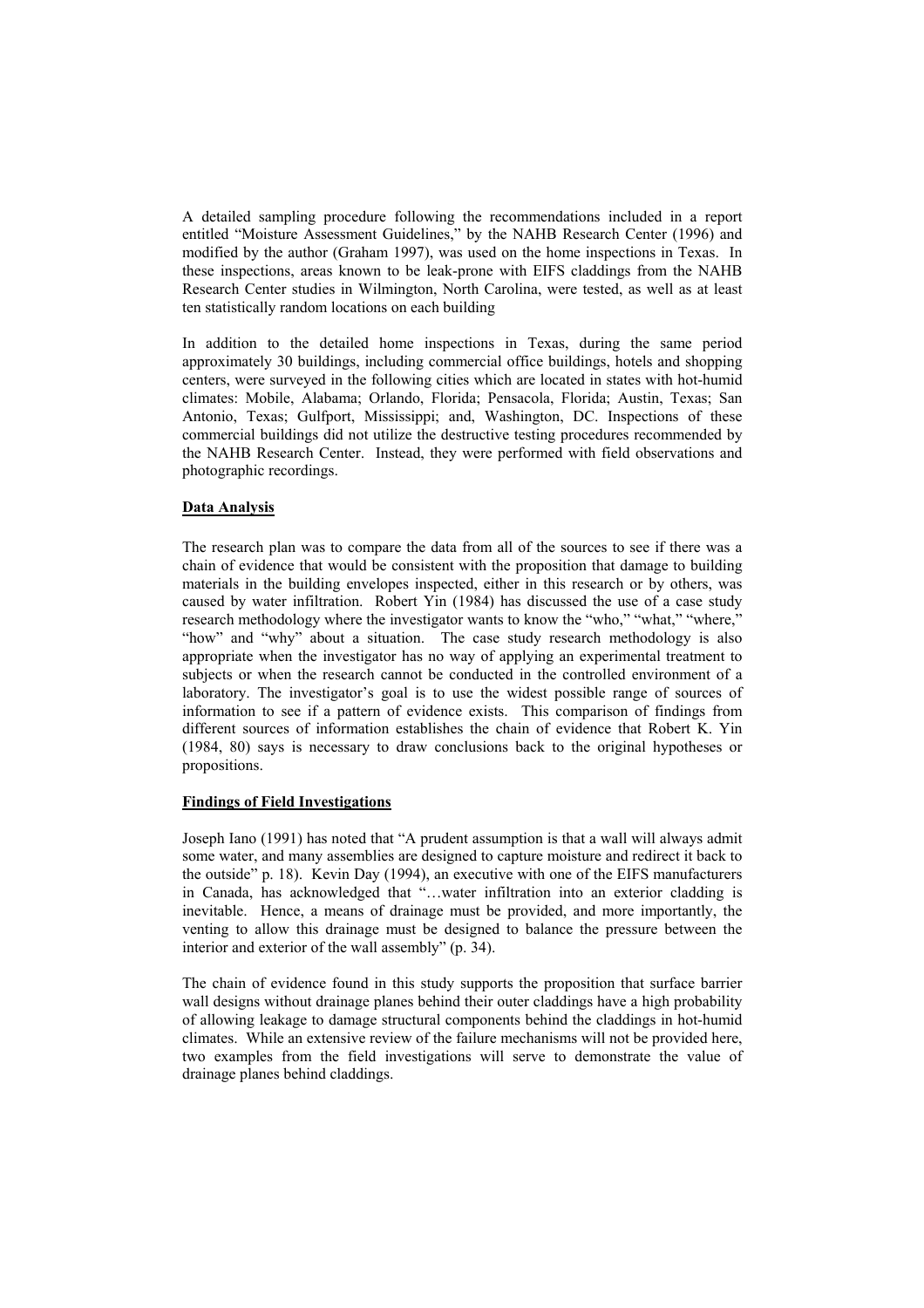Figure 5 shows what happens when water gets past the rain screen of a surface barrier design wall cladding that does not have a drainage plane behind it. In this case, a surface barrier EIFS is shown. Water that got behind the insulation boards was absorbed in the oriented strand board wall sheathing and after only 18 months rotted the sheathing. This level of decay can greatly reduce the structural capacity of structural framing and sheathing if widespread.

Figure 6 illustrates what happens when another type of surface barrier cladding, in this case, hard board lapped siding, gets water behind it at the lower corners of a window, a common leak location. Thirty pound felt paper was installed behind the siding and although the siding itself rotted, the rot did not advance into the structural sheathing and framing behind it because the moisture barrier blocked its penetration into the wall system. This is a surface barrier design cladding system with a redundant drainage plane behind it.





Barrier EIFS without a Drainage Plane

Figure 5. Water Damage Behind Surface Figure 6. Water Damaged Hard Board Siding

# **WALL DESIGN RECOMMENDATIONS FOR EIFS ON MASONRY SUBSTRATES**

### **Basic Principles**

A number of basic principles must be followed when designing walls with masonry substrates and EIFS claddings. In short, the masonry wall should be designed as if some moisture will get past the outer surfaces of the cladding and so a water management system in the masonry substrate must be in place.

R. L. Quirouette and J. Rousseau (1998) have noted that there are three means by which water can penetrate masonry. These are: direct, gravity, and capillarity. All three means of penetration must be addressed in the wall's design. J. F. Straube and E. F. P. Burnett (1998) have described the characteristics of water penetration in masonry. Direct water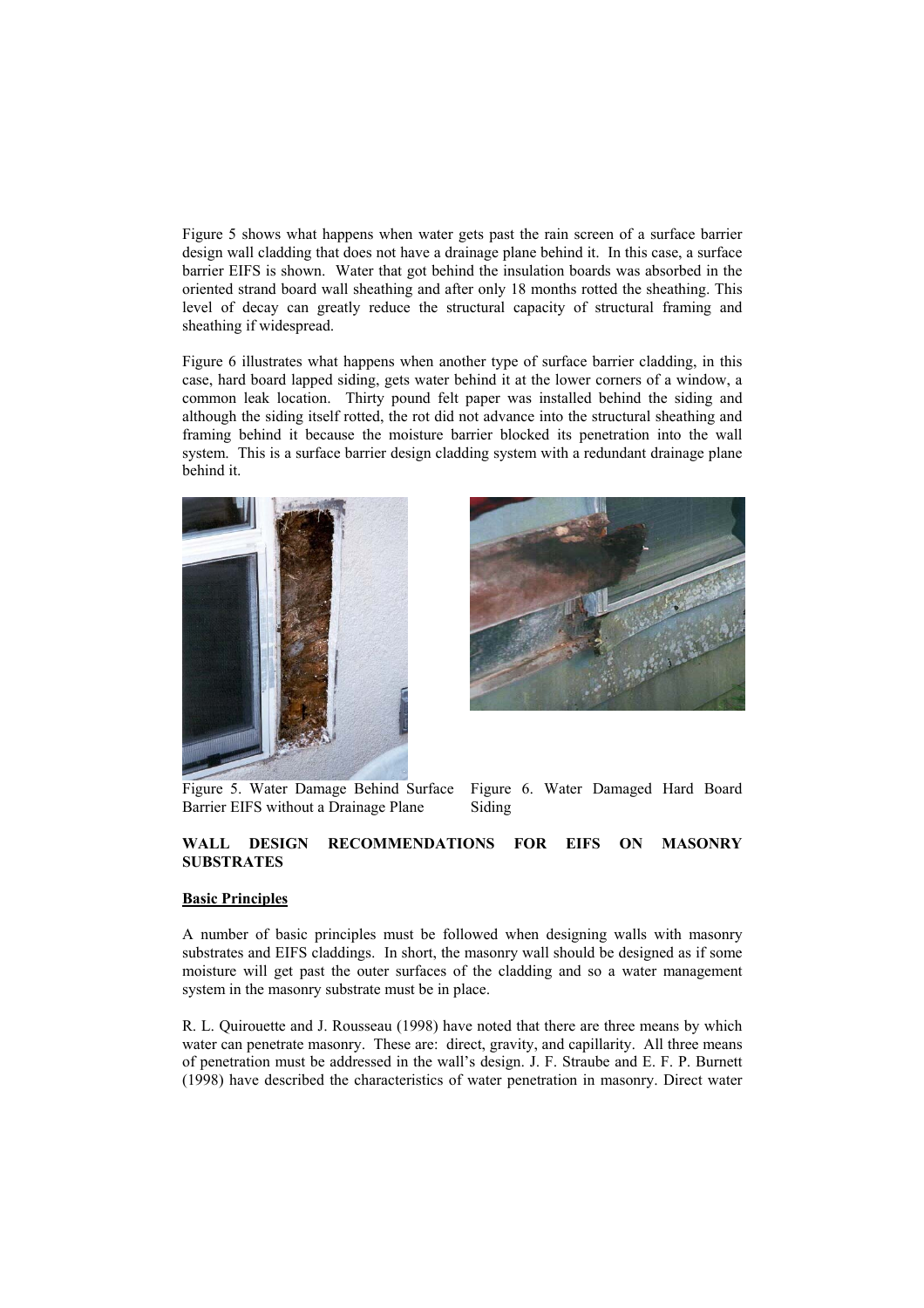entry occurs during rainfall and is aided by wind pressure. Gravity water penetration results from hydrostatic pressure that forces water, drawn and trapped in cracks and voids in the masonry, to flow back out of the material at a lower point in elevation. The water usually follows cracks to a point of exit. Capillary action is a function of water penetration caused by suction forces in the masonry materials.

D. Sauve et al. (1999) describe the influence mortar quality, both in terms of mix design and application to the masonry, can have on water penetration. Less porous mortar and good workmanship at application result in less water penetration potential. L. R. Baker and F. W. Heintjes (1990) have described how the permeance of the masonry materials can effect resistance to water penetration. C. T. Grimm (cited in Borchelt 1982) had conducted an earlier review of the literature on water permeance in masonry walls. Baker and Heintjes (1990) found that there is a relationship between moisture penetration time and the monthly Driving Rain Index and that satisfactory performance of masonry walls must take these into account. Water repellant admixtures in the original manufacturing of the masonry units, or applied in the field, may also affect the water penetration characteristics of the masonry (e.g. see Sauve, D. et al. 1999; Salonvarra, M. H., Karagiozis, A. N. 1998). Changes in the physical shape of the masonry units, such as the addition of grooved webs and beveled edges of face shells, also effect the water penetration performance of masonry (op cit. 1999).

The designer must also remember to account for thermal and moisture-induced movements in the masonry. In the hot-humid climates, experience has shown that concrete masonry units will shrink when placed in service, while fired clay brick or tile units will expand. The addition of heat or moisture at any time during service will cause the units to expand. Lowering the temperature or reducing the moisture in causes masonry to shrink. Expansion and shrinkage occurs in all three directions of the axes – x, y, and  $z - of$  the masonry units. Movement control joints must therefore be placed in the appropriate locations to relieve the stresses in the masonry induced by these physical changes. If they are not provided, both the masonry substrates and the claddings adhered to them will be damaged.

## **Wall Design Considerations for the Masonry Substrates**

C. T. Grimm (1982, cited in Borchelt 1982) has said that there are six approaches to masonry wall design that resist water penetration. These are:

- 1. Masonry cavity walls with a net air space of at least 50 mm (2");
- 2. Single wythe walls, 200 mm (8") thick, of hollow concrete masonry units, hollow brick, or vertical cell or divided bed horizontal cell structural clay tile, each layed with only mortar face shell bedding with an exterior coating of stucco and paint or with an exterior coating of stucco or paint and interior furring;
- 3. Solidly grouted single wythe walls, 150 mm (6") thick, having a solidly grouted core at least 50 mm (2") in width;
- 4. Masonry wythe veneer, 150 mm (3") thick, over concrete or water-resistant sheathing and studs of sufficient rigidity to prevent flexural cracking of the veneer, with a minimum of 50 mm (2") wide cavity between veneer and sheathing; or,
- 5. Composite masonry walls, 175 mm (7") thick, having a brick exterior wythe and a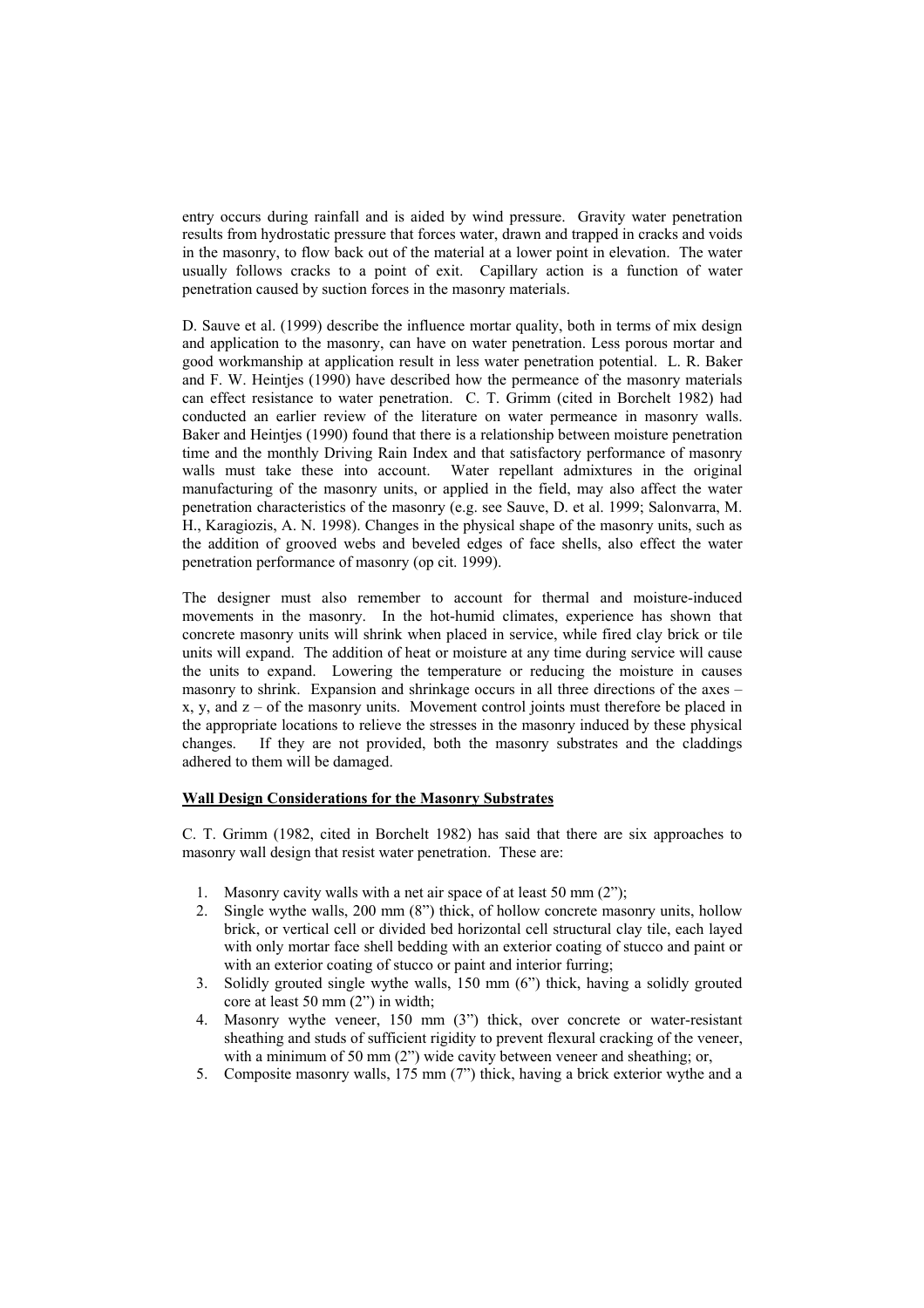hollow masonry unit interior wythe, with the interior vertical longitudinal (collar) joint solidly filled with mortar or grout with a 10 mm (3/8") parging (p. 175).

The masonry wall should incorporate through-wall flashing at the heads and sills of wall openings (Ruggiero, S. S., Myers, J. C. 1991). This is essential to the successful waterproofing of walls. Ruggiero and Myers also note (p. 31) that a slight outward slope should be provided on all horizontal elements projecting out from the wall to prompt drainage off the wall.

Figure 7 shows how a typical wall section for an EIFS-clad wall over a masonry substrate would be detailed. Note that as per P.E. Nelson and M. E. Waltz's (1996) recommendations, through-wall flashings are provided in a number of key locations in the wall system. At the base of the wall flashing is provided to minimize the potential for rising damp and to divert water leakage to the exterior. This barrier could be either physical flashing as shown or a chemical barrier as described by A. Oliver (1988). Through-wall flashings are provided at locations above and below window openings, and at the coping at the top of the wall. Horizontal projections have outward slopes of at least 22.5<sup>°</sup> to be consistent with the EIFS manufacturers' recommendations. Most masonry institutes recommend slopes of at least 15° on masonry projections. The polystyrene insulation boards for the EIFS adhered on the outside of the wall will inhibit evaporation of water penetration that gets past the surface barrier so the design must allow for evaporation to the interior. Paint coatings or other finishes on the interior of the wall must not block moisture vapor from passing through them. Interior finishes must have a high vaporization potential. Movement joints, though not shown in the figure, must be installed according to good design practices for the materials used.

Design of the EIFS cladding must follow the manufacturer's requirements precisely and must incorporate good design and application practices for the use and location of the facility. Again, the proposed wall design is for a hot-humid climate with heavy rainfall rates. As noted on the drawing, a preferred design would incorporate a drainage plane.

## **CONCLUSIONS**

The EIFS-clad masonry wall, based on European experience, might find acceptable usage in certain locations in the United States and Canada. The professional opinion of the author, after having looked at many water penetration problems on buildings, is that this combination has certain limitations. The EIF systems are prone to impact damage in high pedestrian and vehicle traffic areas and so heavier reinforcing meshes and heavier coatings should be used in these locations. There is evidence in Florida that EIFS do not perform as well as other cladding materials during hurricanes and high wind storms. A knowledgeable structural engineer needs to design the system used to fasten the EIFS to the substrates to resist the pull-off forces and potential impact damage during storms.

In very high rainfall areas along the Texas Gulf Coast and Atlantic Seaboard water leakage through the perfect surface barrier could be more than the redundant components of the masonry substrate can properly manage. In other words, leakage through cracks in the cladding could be faster than the flashings and evaporative effects can overcome. The result will be high levels of moisture saturation of the masonry upon which fungi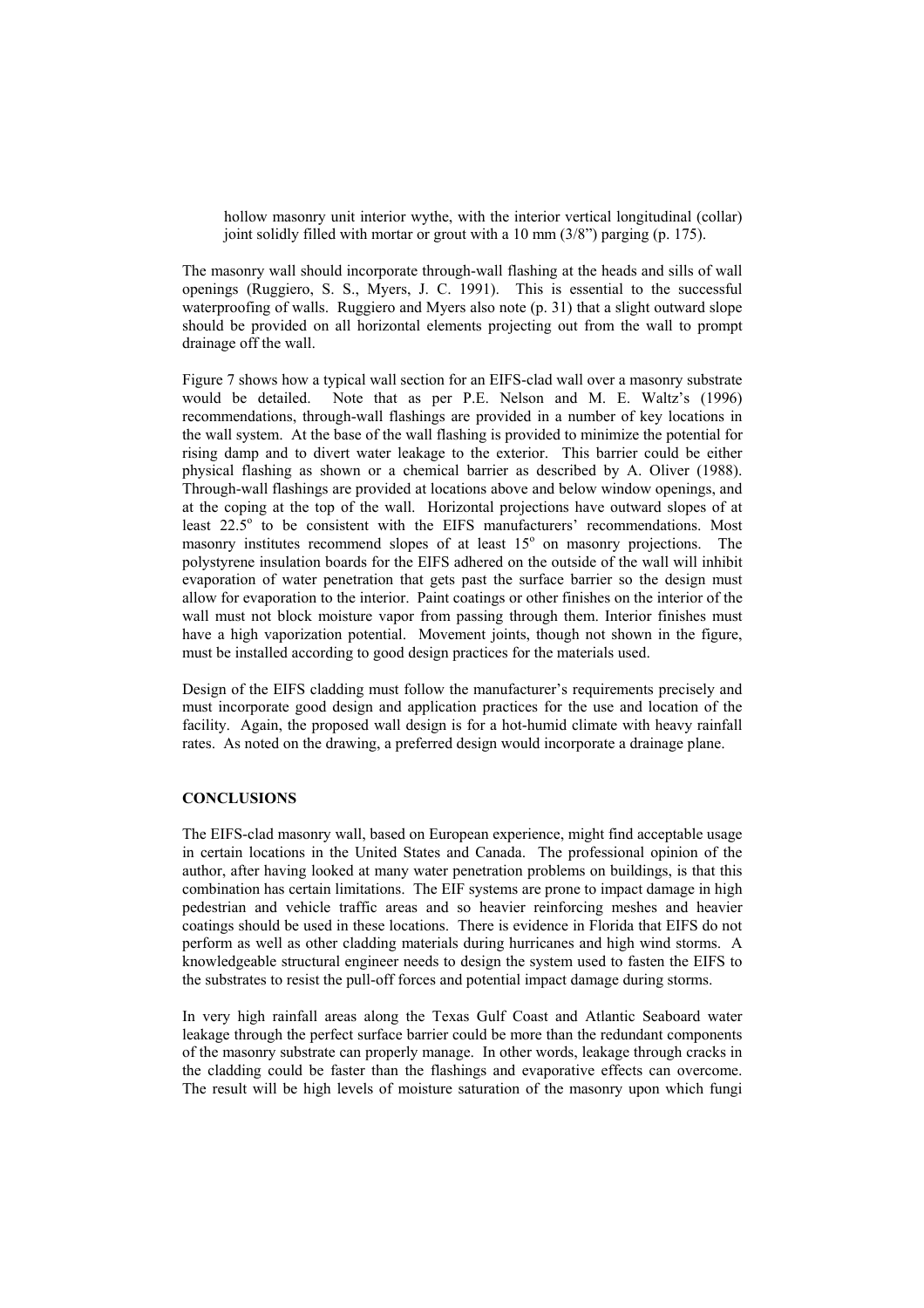might be able to grow. In coastal locations, leakage of salt water through openings in the outer cladding could contribute to rapid corrosion of metals in the masonry, or attached to it. Once again, preference in these locations would be to utilize a drainage plane behind the EIFS for redundancy.

As with any building design, professional judgment will be necessary when making materials selections and designing wall systems. Experts who are knowledgeable of masonry and exterior insulation and finish systems in hot-humid climates with high rainfall rates should be consulted.



Figure 7. Wall Section Showing EIFS Cladding on a Masonry Substrate

#### **REFERENCES**

Baker, L. R., Heintjes, F. W., (1990). "Water Leakage Through Masonry Walls," *Architectural Science Review*, Vol 33, pp. 17-23.

Borchelt, J. G. (ed.), (1982). Masonry: Materials, Properties, and Performance, ASTM Publication Code Number 04-778000-07, American Society for Testing and Materials, Philadelphia, Pennsylvania, USA.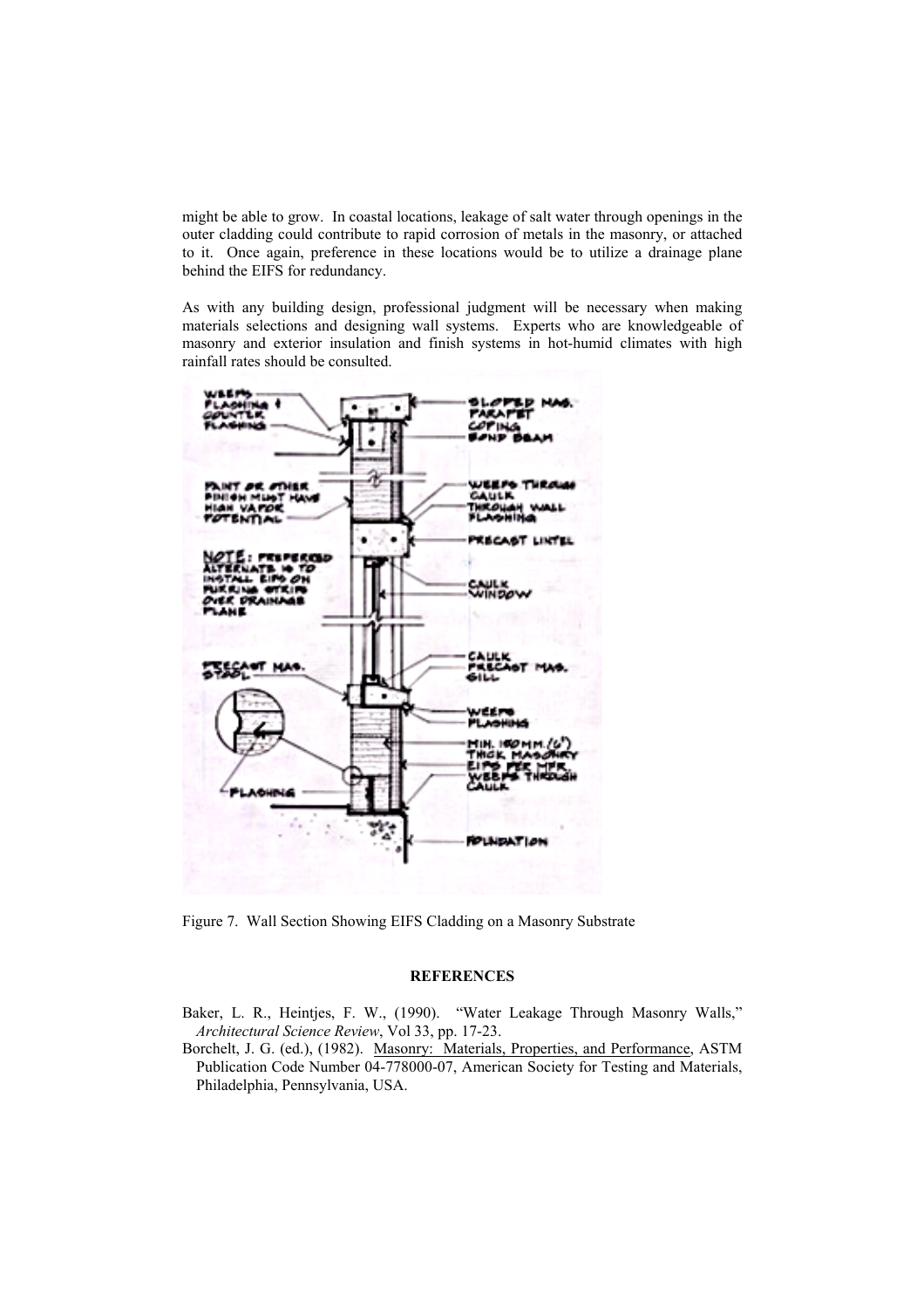- Canadian Home Builders Association, (1997). "Technical Research Committee (TRC) News" (from Solplan Review No. 66, January 1996).
- City of Vancouver, British Columbia, Canada, (1992). Bulletin 92-7: Exterior Insulation and Finish Systems (EIFS) (August 20). Permits and Licenses Department, City of Vancouver, British Columbia, Canada.
- Day, Kevin. 1994. "Rainscreen EIFS." *The Canadian Architect* (November). Pp. 34-35.
- European Union of Agreement, (1988). "UEAtc Directives for the Assessment of External Insulation Systems for Walls (Expanded Polystyrene Insulation Faced with a Thin Rendering) (June)." UEAtc Secretariat, Centre Scientifique et Technique du Batiment (CTSB) 4, avenue du Recteur-Poincare, 75782 Paris Cedex 16.
- Graham, Charles W. 1997. "A Testing Protocol for Moisture Investigations of Residential Siding Materials" (published conference proceedings). In Proceedings of the Construction Congress V (Stuart Anderson, ed), October 4-8, 1997, Minneapolis, Minnesota. American Society of Civil Engineers (ASCE): Reston, Virginia.
- Graham, Charles W. 1999. "An Investigation of The Performance of Walls with Exterior Insulation and Finish Systems (EIFS) in Three Climatic Regions of the United States" (August 16). Council for Masonry Research: Reston, Virginia.
- Iano, J., (1991). "Evaluating Lightweight Wall Systems." *Architectural Record* (December). Pp. 18-20.
- NAHB Research Center, (1996). "Investigation of Moisture Damage in Single-Family Detached Houses Sided with Exterior Insulation and Finish Systems in Wilmington, NC" (Second Edition, January). NAHB Research Center: Washington, DC.
- Nelson, Peter E., and Waltz, Miles E. Jr., (1996). "EIFS Surface-Sealed Wall Systems that Need Flashings," in Exterior Insulation Finish Systems (EIFS), Materials, Properties and Performance (conference proceedings, Peter E. Nelson and Richard E. Kroll, eds.), ASTM STP 1269. American Society for Testing and Materials: West Conshohocken, Pennsylvania.
- Oliver, A., (1988). Dampness in Buildings ( $2<sup>nd</sup>$  ed.). Nichols Publishing: New York, New York.
- Quirouette, R. L., Rousseau, J., (1998). "A Review of Pressure Equalization and Compartmentalization Studies of Exterior Walls for Rain Penetration Control," Water Leakage Through Building Facades, ASTM STP 1314, R. J. Kudder and J. L. Erdly, Eds., American Society for Testing Materials, Philadelphia, Pennsylvania, USA, pp. 47-56.
- Ruggiero, S. S., and Myers, J. C., (1991). "Design and Construction of Watertight Exterior Building Walls," Water in Exterior Building Walls: Problems and Solutions. ASTM STP 1107, Thomas A. Schwartz, Ed., American Society for Testing and Materials, Philadelphia, Pennsylvania, USA.
- Salonvarra, M. H., Karagiozis, A. N., (1998). "The Influence of Waterproof Coating on the Hygrothermal Performance of a Brick Façade Wall System," Water Leakage Through Building Facades, ASTM STP 1314, R.J. Kudder and J.L. Erdly, Eds., American Society for Testing Materials, Philadelphia, Pennsylvania, USA, pp. 295- 311.
- Sauve, D., Sroka, K., Nmai, C., (1999). "A New Concept in Preventing Water Leakage Through Single-Wythe Concrete Masonry Walls," Water Problems in Building Exterior Walls: Evaluation, Prevention, and Repair, ASTM STP 1352, J. A. Boyd, M. J. Sheffler, Eds, American Society for Testing and Materials, West Conshohocken, Pennsylvania, USA, pp. 173-213.
- Straube, J. F., Burnett, E. F. P., (1998). "Driving Rain and Masonry Veneer," Water